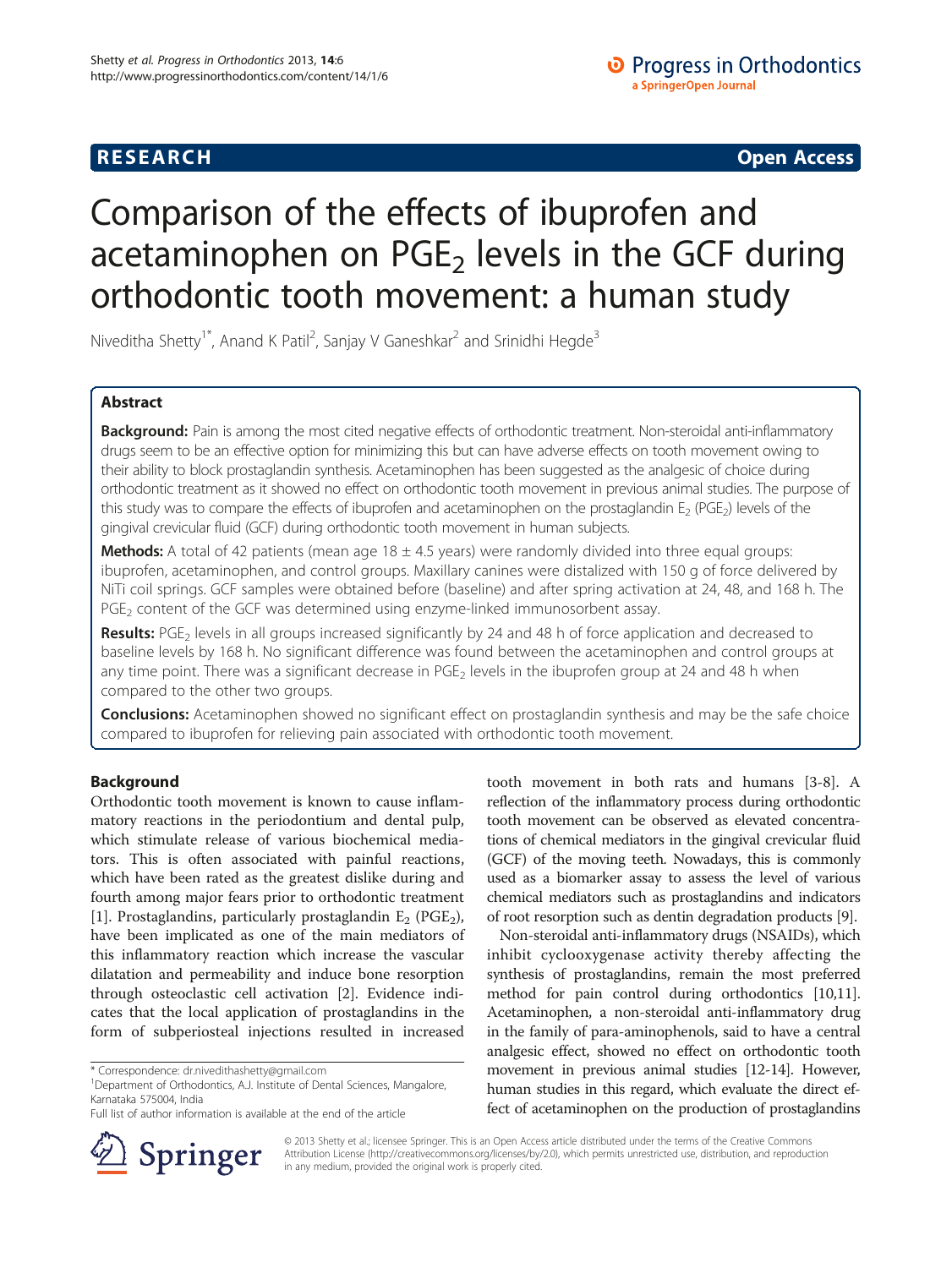and thereby on orthodontic tooth movement, are lacking. It is debatable whether findings from animal experiments can be extrapolated to the human situation as morphological and physiological differences between animal and human alveolar bone and periodontal ligament have to be considered [[15\]](#page-4-0). Moreover, acetaminophen has been shown to either inhibit or stimulate prostaglandin synthesis, depending on the tissue, preparation of the tissue, and constituents of the incubation milieu [[12,16](#page-4-0),[17\]](#page-4-0). It is also known to reduce the levels of prostacyclins after systemic administration in humans [[18](#page-4-0)].

The aim of the present study was to compare the effects of ibuprofen and acetaminophen on the  $PGE<sub>2</sub>$ levels in the GCF during orthodontic tooth movement in human subjects. By studying the alterations in the levels of these mediators, the possible effects of these drugs on the biologic processes mediating orthodontic tooth movement in humans may be evaluated.

## Methods

Study subjects consisted of 42 patients (mean age 18 ± 4.5 years) seeking orthodontic treatment, in whom bilateral maxillary first premolar extraction was planned. They were randomly divided into three equal groups of 14 subjects each. The first group was prescribed with ibuprofen, the second with acetaminophen, and the third group was taken as the control group, without administration of any drug. All patients were checked for periodontal status, and those with a history of systemic diseases, gastric disorders, or history of intake of any medication within the past 6 months were excluded from the study. The research was carried out in compliance with the Declaration of Helsinki after obtaining ethical approval from the Institutional Review Board, SDM College of Dental Sciences and Hospital, Dharwad, India.

Fixed orthodontic therapy was started on all patients after obtaining informed consent. All the patients were on strict mechanical oral hygiene regimen. After initial leveling and aligning, the maxillary canines were retracted on a 0.018-in. stainless steel wire with 150 g of force delivered by nickel titanium tension springs (Orthoforce G4-Nickel Titanium, G&H Wire Company, Hanover, Germany) placed between the maxillary molars and canines. The subjects received a Nance button for anchorage control. At the appliance activation, the subjects in the first group were given ibuprofen, 400 mg three times daily for 2 days. The second group received acetaminophen, 500 mg three times a day for 2 days. The third group did not receive any analgesics.

GCF sampling was done before the placement of the closed coil springs (baseline  $T_0$ ) and after the activation of the springs at 24  $(T_1)$ , 48  $(T_2)$ , and 168  $(T_3)$  h. Each sample of GCF was collected from the gingival crevicular sulcus of the maxillary canine using calibrated

micropipettes by capillary action (Figure 1). The area was isolated using cotton rolls to prevent saliva contamination, and GCF was collected by placing the microcapillary pipettes at the entrance of the gingival sulcus, gently touching the marginal gingiva. From each test site, a standardized volume of 2 μl was collected using the calibration on white color-coded 1 to 5 μl calibrated volumetric microcapillary pipettes (Sigma-Aldrich Chemical Company, St. Louis, MO, USA) using an extracrevicular approach ('unstimulated'). Each sample collection was allotted a maximum of 30 min, and some test sites that did not express any volume of GCF within the allotted time were excluded from the study. The samples were diluted in phosphate buffer solution and stored at −20°C. Once all the samples were obtained, immunoassay for  $PGE_2$  was performed. The quantitative  $PGE_2$ content of the crevicular fluid was determined using the Neogen prostaglandin  $E_2$  enzyme-linked immunosorbent assay kit (Neogen Corporation, Lexington, KY, USA), according to the manufacturer's instructions.

The sample and standard solutions were first added to the antibody precoated microplate. Next, the diluted enzyme conjugate was added, and the mixture was shaken and incubated at room temperature for 1 h. The plate was then washed removing all the unbound material. The bound enzyme conjugate was detected by the addition of substrate which generated an optimal color after 30 min. Hydrochloric acid (1 N) was added to each well to stop the enzyme reaction. The plate was read using a 450-nm microplate reader. Quantification of  $PGE<sub>2</sub>$  in the samples was achieved by comparison with a standard curve generated from known quantities of  $PGE_2$  (standards) that had gone through the assay.

#### Statistical analysis

Friedman test was performed to determine if statistically significant differences were present between the four



Figure 1 GCF collection using micropipettes at baseline  $(T_0)$ .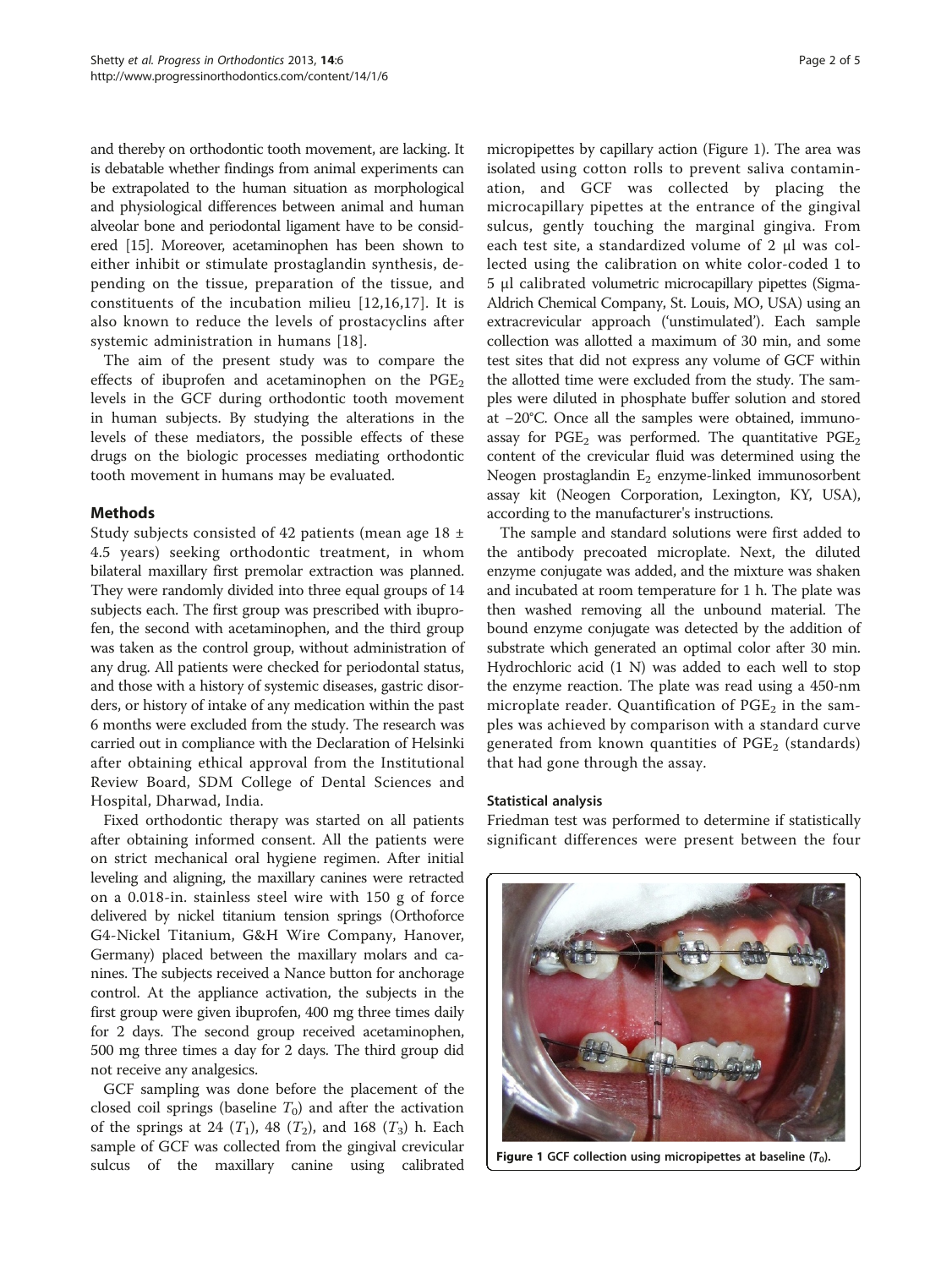different time points in the three groups. Bonferroni correction was applied after which within-group differences of the PGE<sub>2</sub> levels in the gingival crevicular fluid between 0 and 168 h were evaluated by the Wilcoxon matched-pairs test.

Differences of the  $PGE_2$  levels at different time periods between the three groups were determined by the Kruskal-Wallis test. Pairwise comparisons of the groups were done using the Mann-Whitney U test.

## Results

## Intragroup differences

The output of the Friedman test showed the presence of statistically significant differences ( $p < 0.05$ ) between the four time points in all the three groups. Prostaglandin  $E_2$ levels in the GCF significantly increased in all groups by 24 h when compared to baseline values ( $p = 0.001$ ). The  $PGE<sub>2</sub>$  levels at 48 h in the three groups were also significantly high compared with baseline values ( $p = 0.001$ ). Prostaglandin  $E_2$  levels at 168 h were not significantly different from baseline values (Table 1). Prostaglandin  $E<sub>2</sub>$  levels of GCF decreased significantly in all the groups between 24 and 48 h, between 24 and 168 h, and between 48 and 168 h ( $p = 0.001$ , Table 1).

## Intergroup differences

The  $PGE_2$  levels of the ibuprofen group at 24 h were significantly different when compared to the acetaminophen and control groups ( $p = 0.0006$  and  $p = 0.002$ , respectively, in Table 1). At 48 h, the  $PGE_2$  levels in the ibuprofen group showed statistically significant differences when compared to the acetaminophen and control groups ( $p = 0.011$ , Table 1). No significant differences in PGE<sub>2</sub> levels were found between the acetaminophen and control groups at any time measured (Table 1). No significant difference was found between the three groups at baseline and 168 h (Table 1).

## **Discussion**

The early phase of orthodontic tooth movement is characterized by inflammatory responses of the periodontal tissues with osteoblastic and osteoclastic remodeling. Reported patient discomfort as well as pain is generally at its highest during the first 24 h after the application of an orthodontic force. The periodicity of these complaints peaks at 24 h and decreases to baseline levels by 7 days [[19](#page-4-0),[20\]](#page-4-0). NSAID usage is the most routinely used pain management method during orthodontic therapy.

The present study analyzed with the use of GCF the effects of two popularly used analgesics, ibuprofen and acetaminophen, on  $PGE_2$  levels. While high doses of NSAIDs have been reported to disrupt tooth movement in previous animal studies [[12,21,22](#page-4-0)], the possible effects of commonly used analgesics in over-the-counter doses on the biologic processes underlying tooth movement have not been evaluated. We have tried to evaluate the effects of ibuprofen and acetaminophen in over-the-counter doses in our study.

Quantitative evaluation of  $PGE_2$  from GCF samples of human subjects in our study showed that the  $PGE_2$ levels in all the experimental groups increased significantly by 24 h and maintained the elevated levels until 48 h of orthodontic force application when compared with baseline measurements ( $p = 0.001$ ). We observed a statistically significant decrease in the level of inflammatory mediators as time progressed which is evident in the periodical evaluation at 48 and 168 h. The gradual suppression of the inflammatory reaction and the decay in orthodontic force most likely account for this decrease in levels of  $PGE<sub>2</sub>$ . Our findings are in concordance with the studies of Grieve et al. [[23](#page-4-0)] and Sari et al. [[2\]](#page-3-0) who also quantified GCF PGE levels after 24 and 48 h of appliance activation and found significant elevations when compared with the baseline values. Lee et al. [[24](#page-4-0)] also found an increase in  $PGE_2$  levels in the GCF after 24 h of orthodontic force application. The clinically undetectable gingival inflammation usually caused during fixed orthodontic appliance therapy [[25](#page-4-0),[26\]](#page-4-0) might have contributed to the increase in  $PGE_2$  levels at 24 and 48 h of appliance activation.

In our study, the control group received no pharmacological agent; therefore, it is assumed that the mean

Table 1 Intragroup and intergroup comparisons of  $PGE<sub>2</sub>$  levels (ng/mL)

| $T_0$<br>$T_{1}$  |                   | $T_{2}$           | $T_3$             | $PGE_2$ levels $(p)$ |       |       |       |       |                                                                                                 |
|-------------------|-------------------|-------------------|-------------------|----------------------|-------|-------|-------|-------|-------------------------------------------------------------------------------------------------|
|                   |                   |                   |                   |                      |       |       |       |       |                                                                                                 |
|                   |                   |                   |                   |                      |       |       |       |       |                                                                                                 |
| $31.90 \pm 8.88$  | $47.94 \pm 10.28$ | $36.99 \pm 8.80$  | $32.35 \pm 8.96$  | 0.001                | 0.001 | 0.001 | 0.001 | 0.463 | 0.001                                                                                           |
| $32.85 \pm 9.09$  | $63.00 \pm 9.08$  | $47.70 \pm 9.24$  | $33.01 \pm 10.42$ | 0.001                | 0.001 | 0.001 | 0.001 | 0.875 | 0.001                                                                                           |
| $34.15 \pm 13.59$ | $67.15 \pm 16.79$ | $51.60 \pm 16.65$ | $35.04 \pm 13.83$ | 0.001                | 0.001 | 0.001 | 0.001 | 0.753 | 0.001                                                                                           |
|                   |                   |                   |                   |                      |       |       |       |       |                                                                                                 |
| 0.963             | 0.0006            | 0.011             | 0.490             |                      |       |       |       |       |                                                                                                 |
| 0.963             | 0.002             | 0.011             | 0.679             |                      |       |       |       |       |                                                                                                 |
| 0.747             | 0.421             | 0.520             | 0.963             |                      |       |       |       |       |                                                                                                 |
|                   |                   |                   |                   |                      |       |       |       |       | $T_0$ vs. $T_1$ $T_1$ vs. $T_2$ $T_2$ vs. $T_3$ $T_0$ vs. $T_2$ $T_0$ vs. $T_3$ $T_1$ vs. $T_3$ |

 $T_0$  = baseline,  $T_1$  = 24 h,  $T_2$  = 48 h,  $T_3$  = 168 h. I, ibuprofen group; A, acetaminophen group; C, control group.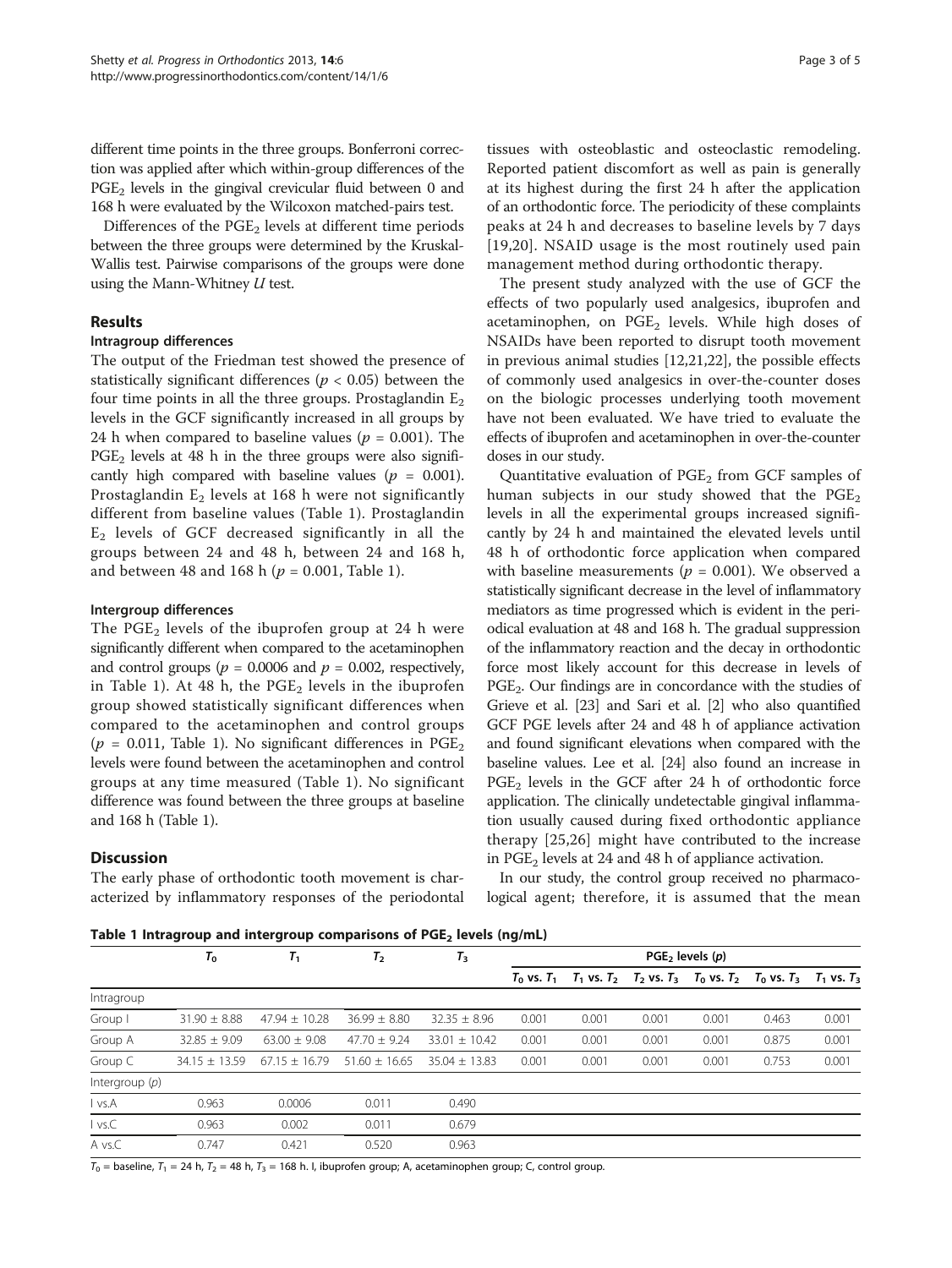<span id="page-3-0"></span>concentrations of  $PGE_2$  released in the GCF were unaltered and purely the result of orthodontic force application. The samples of the acetaminophen group showed some decrease in the  $PGE<sub>2</sub>$  levels when compared to the control group, but the difference was not statistically significant. No statistically significant difference was observed between the acetaminophen and control groups at any time point, indicating that  $PGE<sub>2</sub>$  levels were not affected significantly by acetaminophen administration. This finding supports the theory that acetaminophen fails to exhibit peripheral anti-inflammatory activity, i.e., it does not block prostaglandins peripherally because it does not concentrate in areas of inflammation where the peroxide level is high [\[18,27,28\]](#page-4-0). The explanation for this could also be that NSAIDs block COX-1 and/or COX-2, whereas paracetamol blocks a third isoform, COX-3, which is expressed only in the brain and spinal cord and therefore has minimal effects on prostaglandin synthesis [\[29](#page-4-0)-[32](#page-4-0)].

We found a statistically significant decrease in  $PGE_2$ levels in the ibuprofen group at 24 h ( $p = 0.002$ ) and 48 h  $(p = 0.011)$  when compared to the control group. There was also a highly significant difference when comparing the mean concentrations of  $PGE_2$  between the two drug groups at 24 h ( $p = 0.006$ ) and 48 h ( $p = 0.011$ ). This indicated that ibuprofen inhibits PG synthesis more than acetaminophen during the first and second days of orthodontic tooth movement. This result was similar to that of Kehoe et al. [\[13](#page-4-0)], who found a significant decrease in the mean concentration of  $PGE<sub>2</sub>$  levels in the PDL exudates of guinea pigs in whom ibuprofen had been administered. This implies that by inhibiting prostaglandins, ibuprofen may have an effect on the rate of orthodontic tooth movement [[16,21,22](#page-4-0),[33\]](#page-4-0). The highly significant decrease in  $PGE<sub>2</sub>$  levels in the ibuprofen group when compared to the other two groups might be attributed to its anti-inflammatory action on peripheral inflamed tissues.

In our study, we have evaluated the effects of two analgesics, ibuprofen and acetaminophen, on the  $PGE<sub>2</sub>$ levels in the GCF during orthodontic tooth movement. Although it is implied that NSAIDs like ibuprofen may impede tooth movement by inhibiting PG synthesis, the rate of tooth movement in the groups has not been measured. Long-term comparison of the rate of tooth movement in patients with administration of these drugs would yield definitive results. No evaluation of the efficacy of the two drugs prescribed in relieving pain associated with appliance activation was done in our study. However, comparison of the efficacy of ibuprofen and acetaminophen in controlling pain after orthodontic tooth movement in a previous study [\[34\]](#page-4-0) has shown that both are equally effective in reducing discomfort after initial orthodontic appliance placement. In another study, acetaminophen group showed visual analogue scale results similar to those of naproxen sodium and aspirin [[20](#page-4-0)]. Therefore, acetaminophen maybe deemed to be as effective as ibuprofen, naproxen sodium, or aspirin in alleviating pain following appliance placement.

#### **Conclusions**

The following conclusions were drawn from this study:

- 1. The  $PGE_2$  levels of the three groups peaked at 24 h and decreased nearly to baseline levels by 168 h. Therefore, the pain suppressant drugs prescribed in this period could adversely affect the  $PGE<sub>2</sub>$  synthesis and hence the rate of orthodontic tooth movement.
- 2. Ibuprofen inhibited  $PGE<sub>2</sub>$  synthesis significantly more than acetaminophen and when compared to the control group.
- 3. Acetaminophen was not found to affect  $PGE<sub>2</sub>$  levels significantly during the experimental period.

The results of this study suggest that NSAIDs like ibuprofen have an inhibitory effect on the release of prostaglandins during initial tooth movement and thereby may cause an impediment in the rate of tooth movement. Acetaminophen may be suggested as the drug of choice for safe and effective management of orthodontic pain.

#### Competing interests

The authors declare that they have no competing interests.

#### Authors' contributions

The work presented here was carried out in collaboration among all authors. NS and AKP defined the research theme and designed the methods and experiments. NS carried out the GCF collection and laboratory assay, analyzed the data, interpreted the results, and drafted the manuscript. SH worked on the data interpretation. SH and SVG discussed the analyses, interpretation, and presentation of data. All authors read and approved the final manuscript.

#### Author details

<sup>1</sup>Department of Orthodontics, A.J. Institute of Dental Sciences, Mangalore Karnataka 575004, India. <sup>2</sup>Department of Orthodontics and Dentofacial Orthopedics, S.D.M College of Dental Sciences and Hospital, Dharwad, Karnataka 580009, India. <sup>3</sup>Department of Conservative Dentistry and Endodontics, A.J. Institute of Dental Sciences, Mangalore, Karnataka 575004, India.

#### Received: 17 April 2013 Accepted: 17 April 2013 Published: 17 May 2013

#### References

- O'Connor PJ. Patients' perceptions before, during, and after orthodontic treatment. J Clin Orthod. 2000; 34(10):591–92.
- 2. Sari E, Olmez H, Gurton AU. Comparison of some effects of acetylsalicylic acid and rofecoxib during orthodontic tooth movement. Am J Orthod Dentofacial Orthop. 2004; 125:310–15.
- 3. Yamasaki K, Miura F, Suda T. Prostaglandin as a mediator of one resorption induced by experimental tooth movement in rats. J Dent Res. 1980; 59:1635–42.
- 4. Yamasaki K, Shibata Y, Fukuhara T. The effect of prostaglandins on experimental tooth movement in monkeys. J Dent Res. 1982; 61:1444-46.